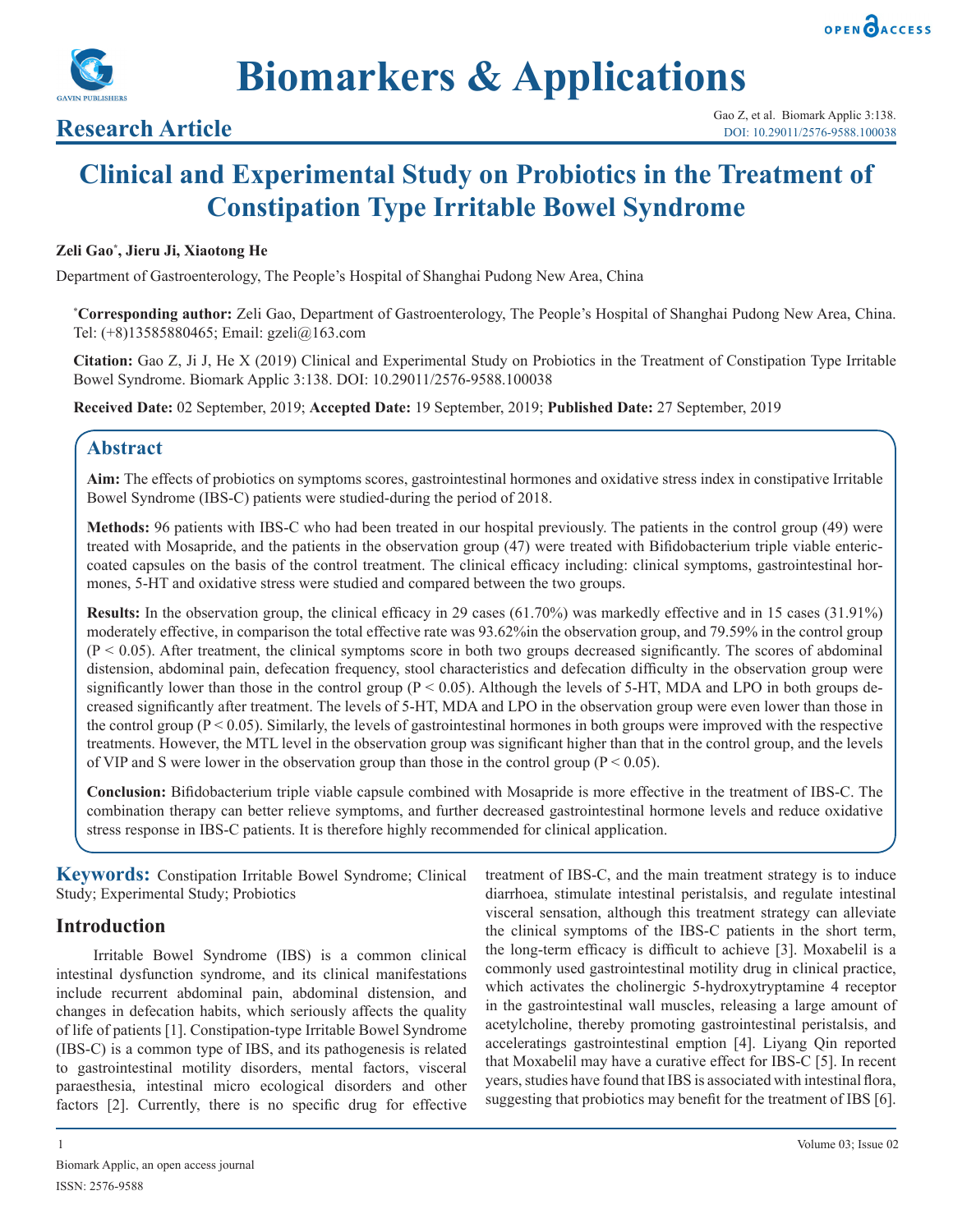Therefore, In this study, the effects of combined probiotics regimen on symptom score, gastrointestinal hormones and oxidative stress indexes of patients with IBS-C weresdudied.

# **Patients and Methods**

#### **Subjects**

96 The patients (96) with IBS-C who had been treated in our hospital from January to December 2018 were selected.

**Inclusion criteria:** 1) patients were diagnosed with Roman type Ⅲ standards; 2) over 18 years of age; 3) the patient had not used any gastrointestinal dynamic drugs, antibiotics or probiotics within a month; 4) patients did not have other digestive tract disease; 5) Patient I fully understood and signed informed consent form.

**Exclusion criteria:** 1) patients were allergic to experimental drugs; 2) patients were suffering any internal secretion, druging and nervous constipation problems; 3) patients were pregnant or lactating or having mental illness; 4) patients were having any serious primary diseases.

96 patients were divided into control group (n=49) and observation group (n=47) on random number table basis. In the control group, there were 24 males and 25 females, at an average age of 44.82± 5.39 years with an average history of disease of 18.27± 2.57 months. In the observation group, there were 23 males and 24 females, with an average age of 44.75± 5.32 years with an average history of disease of 18.32± 2.64 months. There was no significant statistics difference between the two groups ( $P > 0.05$ ).

#### **Methods**

Patients in the control group were treated with moxapride, moxapride (specifications: 5mg; National drug approval number H19990317; Manufacturer: lunanbet pharmaceutical co., LTD.) oral administration, 5mg each time, 3 times a day; Observation group were treated with Mosapride combined with Bifidobacterium triplex viable enteric capsules (size: 210mg; Approval number: national drug approval code S10950032; Manufacturer: Shanghai xinyi pharmaceutical co., LTD.) orally, 420mg each time, 3 times a day. Both groups were treated for 8 weeks.

# **Observation indicators**

**Clinical efficacy:** Excellent: the clinical symptoms of abdominal

pain and abdominal distension disappeared, fecal properties restored to normal, and the interval between defecation was 2d; Effective: the clinical symptoms and fecal traits of the patients were significantly improved, and the interval between defecation became less than 3ds; Invalid: no improvements in clinical symptoms, fecal traits, defecation interval  $(> 3d)$  were found. Total effectiveness = excellent+ effectiveness

**Improvement of symptom:** To evaluate the clinical symptoms between the two groups of patients, a 4-grade scoring method  $(0~3)$ points) were used. The higher the score means the more serious symptoms of the patients, including abdominal distension and pain, defecation frequency, stool characteristics and defecation difficulty.

**The levels of 5-Hydroxytryptamine (5-HT), Malondialdehyde (MDA)** were measured using Enzyme Linked Immunosorbent Assay (ELISA). 5-HT and MDA Kit from Biological Technology co., LTD of Shanghai ELISA,10-66-892and 10-67296; lipid peroxide (LPO) by Barbituric acid method from Biologic Institute of Nanjing Jiancheng

**The levels of gastrointestinal** hormones including motilin (MTL), Vasoactive Intestinal Peptide (VIP) and Somatostatin (SS) were studied using ELISA.

# **Statistical methods**

SPSS21.0 was used for statistical analysis. The obtained data were using a t tested by t test, the count data were analysed by chi-square test, and the rank sum test was used for grade data.  $P \leq$ 0.05 indicated statistically significant difference.

# **Results**

# **Comparison of clinical efficacy between the two groups**

In observation group, there were 29 cases (61.70%) showing significant therapeutic effect, 15 cases (31.91%) showing moderate therapeutic effect, and the total effective rate reached 93.62%, while the total effective rate in control group was  $79.59\%$  (P < 0.05), as shown in Table 1.

| Group            | Cases                    | Excellent | Effective | Ineffective | Total effective |
|------------------|--------------------------|-----------|-----------|-------------|-----------------|
| control          | 49                       | 21(42.85) | 18(36.73) | 10(20.41)   | 39(79.59)       |
| Observation      | 47                       | 29(61.70) | 15(31.91) | 3(6.38)     | 44(93.62)       |
| $Z/\chi^2$ value | $\overline{\phantom{0}}$ |           | 2.184     |             | 4.374           |
| P value          | $\overline{\phantom{a}}$ |           | 0.029     |             | 0.036           |

**Table 1:** comparison of clinical efficacy between the two groups  $\lceil n \binom{0}{0} \rceil$ .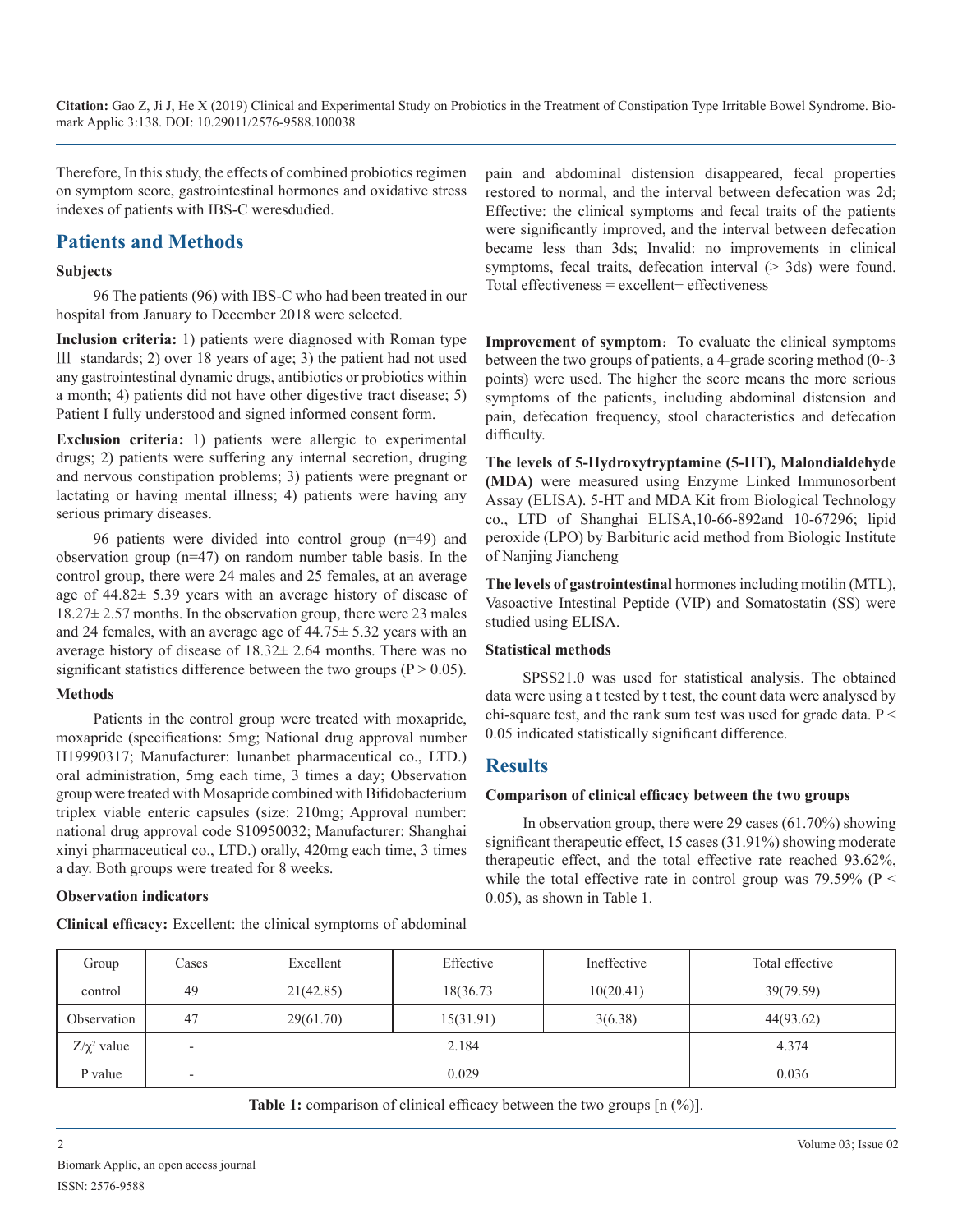#### **Comparison of clinical symptom scores between the two groups**

The clinical symptom scores of the two groups were similar before treatment  $(P > 0.05)$ , Although thru clinic symptom cores in both groups were significantly decreased after respective treatment in both groups. The scores of abdominal distension and pain, frequency of defecation, stool traits and defecation difficulty in the observation group were significantly lower than those in the control group ( $P < 0.05$ ), as shown in Table 2.

| Group                                                                                      | Time          | Distension pain     | Frequency         | Caracter          | Difficulty                   |
|--------------------------------------------------------------------------------------------|---------------|---------------------|-------------------|-------------------|------------------------------|
| Control                                                                                    | Before        | $2.68\pm0.41$       | $2.72 \pm 0.44$   | $2.83 \pm 0.47$   | $2.78 \pm 0.43$              |
|                                                                                            | After         | $1.47 \pm 0.32^*$   | $1.52 \pm 0.36^*$ | $1.58 \pm 0.39^*$ | $1.49 \pm 0.33$ <sup>*</sup> |
|                                                                                            | <b>Before</b> | $2.65 \pm 0.42$     | $2.73 \pm 0.42$   | $2.82 \pm 0.45$   | $0.79 \pm 0.44$              |
| Observation                                                                                | After         | $0.38 \pm 0.15^{*}$ | $0.41\pm0.18**$   | $0.42\pm0.14^{*}$ | $0.39 \pm 0.16^{*}$          |
| Compared with before treatment, $P < 0.05$ ; Compared with the control group, $\#P < 0.05$ |               |                     |                   |                   |                              |

**Table 2:** comparison of clinical symptom scores between the two groups (±s).

#### **Comparison of 5-HT and oxidative stress indexes between the two groups**

The levels of 5-ht, MDA and LPO in the two groups were similar before treatment ( $P > 0.05$ ), however the above indicators were significantly decreased after respective treatment in both groups. Interestingly, the levels of these indicators in observation group were significantly lower than those in the control group  $(P < 0.05)$ , as shown in Table 3.

| Group 5-ht                                                                                 | Time          | $5-HT(pg/mL)$                     | MDA(nmol/L)                  | LPO(nmol/L)                   |  |
|--------------------------------------------------------------------------------------------|---------------|-----------------------------------|------------------------------|-------------------------------|--|
| Control                                                                                    | Before        | $1815.49\pm 197.53$               | $4.61 \pm 0.64$              | $18.37 \pm 2.59$              |  |
|                                                                                            | After         | $1638.51 \pm 171.58$ <sup>*</sup> | $3.37 \pm 0.43$ <sup>*</sup> | $12.74 \pm 2.02^*$            |  |
|                                                                                            | <b>Before</b> | $1817.82 \pm 195.36$              | $4.63 \pm 0.65$              | $18.41 \pm 2.62$              |  |
| Observation                                                                                | After         | $1402.47\pm152.93**$              | $2.38\pm0.24^{*}$            | $8.15 \pm 1.36$ <sup>*#</sup> |  |
| Compared with before treatment, $P < 0.05$ ; Compared with the control group, $\#P < 0.05$ |               |                                   |                              |                               |  |

**Table 3:** comparison of 5-ht and oxidative stress levels between the two groups (±s).

#### **Comparison of gastrointestinal hormone levels between the two groups**

The gastrointestinal hormone levels between the two groups were similar before treatment  $(P > 0.05)$ , and these gastrointestinal hormone levels of the two groups were substantially improved after their respective treatment. By comparison the MTL level of the observation group was significantly higher than that of the control group, however the VIP and SS levels of the observation group were significantly lower than those of the control group ( $P < 0.05$ ), as shown in Table 4.

| Groups                                                                                   | Time   | <b>MTL</b>             | VIP                  | DO.                            |  |
|------------------------------------------------------------------------------------------|--------|------------------------|----------------------|--------------------------------|--|
| Control                                                                                  | Before | $141.26 \pm 27.94$     | $42.48\pm 6.03$      | $22.15 \pm 3.97$               |  |
|                                                                                          | After  | $185.38\pm33.25^*$     | $36.27 \pm 4.81^*$   | $17.68 \pm 3.14^*$             |  |
| Observation                                                                              | Before | $142.03 \pm 27.89$     | $42.54\pm 6.07$      | $22.19 \pm 3.95$               |  |
|                                                                                          | After  | $235.16 \pm 39.37^{*}$ | $30.41 \pm 3.69^{*}$ | $12.03 \pm 2.61$ <sup>**</sup> |  |
| compared with before treatment, *P < 0.05; Compared with the control group, $\#P$ < 0.05 |        |                        |                      |                                |  |

**Table 4:** comparison of gastrointestinal hormone levels between the two groups (s, pg/mL).

# **Discussion**

IBS is clinically divided into diarrhoea type, constipation type, mixed type and unshaped type. Although it is a benign disease, the patient has no gastrointestinal organic lesions, it is difficult to cure. Long-term recurrence rate is high, chronic malnutrition, anaemia and other complications seriously affect the quality of patients.

The results of this study demonstrated that the total effective

rate of the observation group was 93.62%.In comparison ,the total effective rate of the control group was  $75.59\%$  (P < 0.05). After respective treatment, the scores of abdominal distension, abdominal pain, defecation frequency, stool character and defecation difficulty in the observation group were significantly lower than those in the control group  $(P < 0.05)$ . Intestinal floras are beneficial in maintaining the normal function of gastrointestinal tract, help digestion and absorption, prevent the invasion of pathogenic microorganisms, and affect the proliferation and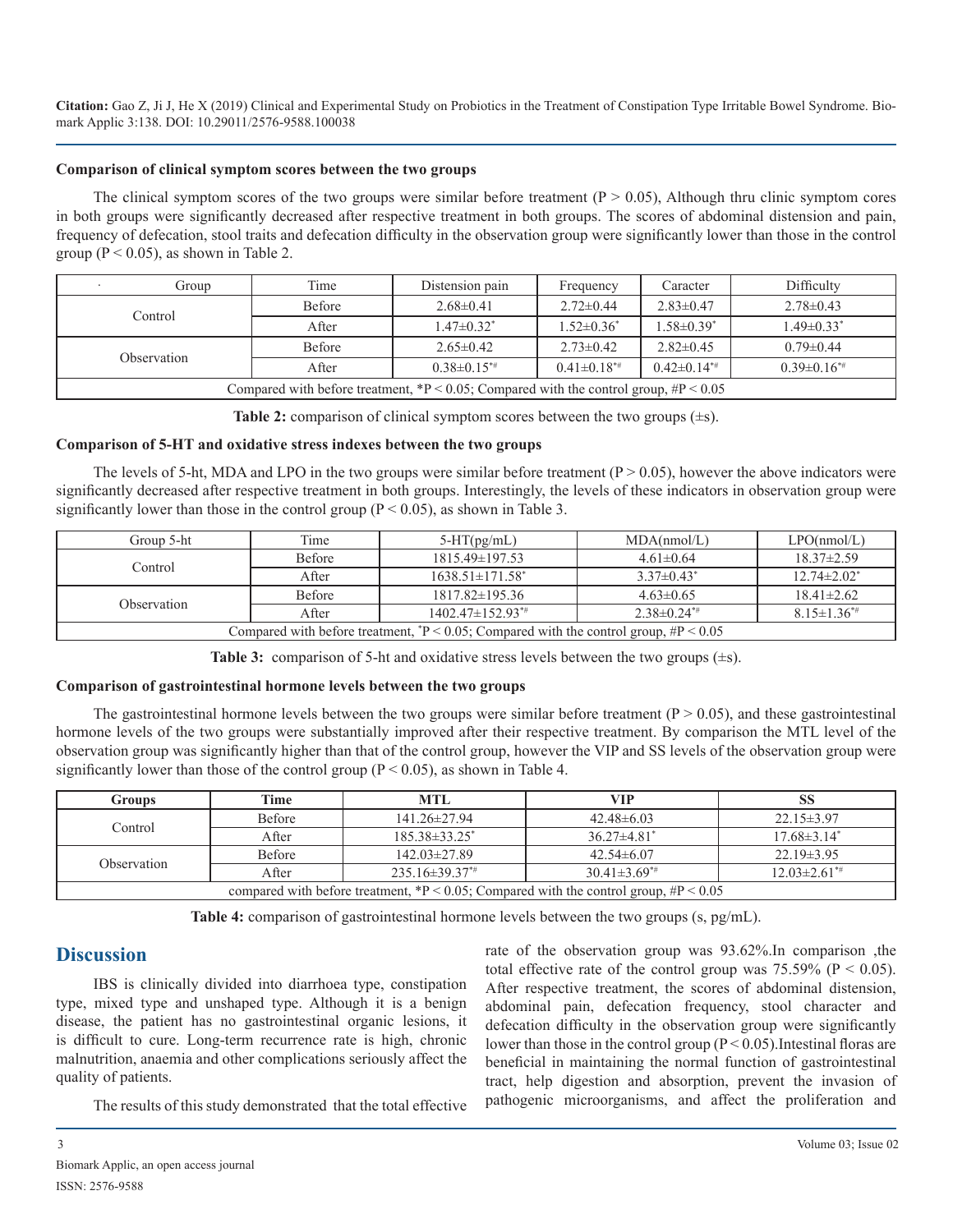differentiation of intestinal epithelial cells and the regulation of intestinal immune response [7-8]. According to examination of the beneficial floras in patients with IBS, It was noted that the beneficial floras lactobacillus and Bifidobacterium present a decreasing trend, and imbalance of intestinal floras exists. some potentially harmful bacilli overgrow [9-10]. It was also demonstrated that oral administration of Bifidobacterium trifecta live bacteria capsules can supplement beneficial intestinal bacteria such as Bifidobacterium, lactobacillus and enterococcus faecal is, allowing them to multiply in the intestinal tract, thereby improving the intestinal micro ecological environment and maintaining the normal intestinal function [11]. Bifidobacterium trifecta viable capsules can also competitively inhibit the cloning and invasion of pathogenic bacteria, promote the recovery of normal intestinal flora, rebuild the biological barrier of intestinal flora, and improve the function of the intestinal tract immune barrier [12]. Acetic acid and lactic acid, metabolites of Bifidobacterium trifecta capsules bacterial, can reduce intestinal pH, accelerate intestinal peristalsis, and promote digestion, decomposition and absorption of food in the intestines [13-14].

Gastrointestinal hormones are involved in the regulation of gastrointestinal motility, and the changes of gastrointestinal function may be related to the abnormal changes of gastrointestinal hormones. It is well known that MTL is secreted by endocrine cells, which can accelerate the transport of water and electrolytes in the gastrointestinal tract. When the serum MTL level is increased, the transport speed of water and electrolyte in the body will be significantly accelerated, which is manifested as IBS-D. When the serum MTL level is reduced, the normal movement of gastrointestinal tract is inhibited, which is manifested as IBS-C [15]. VIP is distributed in the nervous system and gastrointestinal tract of the body, and is involved in the regulation process of neurosecretion, and in relaxing gastrointestinal smooth muscle [16]. SS can inhibit intestinal absorption of nutrients, electrolytes and water, inhibit the movement of bile duct and gastrointestine, inhibit the synthesis of gastric acid and the secretion of gastrointestinal hormones [17].

Reducing SS level can reduce SS inhibition of gastrointestinal motor function, as shown in patients with IBC-C, accelerate the transport of nutrients, water and electrolytes, and also reduce the inhibition of MTL and other motility hormones [18]. As showed that serum levels of VIP and SS in patients with IBS-C were higher than those in the control group. VIP may play a role through local neurotransmitter or paracrine to inhibit intestinal peristalsis, and SS also plays an inhibitory effect on gastrointestinal tract, leading to constipation.

The results of this study showed that MTL in observation group was significantly higher than that in control group after respective treatment, and the levels of VIP and SS in observation group were significantly lower than those in control group, indicating that Bifidobacterium trifecta viable capsules could significantly improve the gastrointestinal hormones in patients with IBS-C and alleviate their clinical symptoms.5-HT is an important neurotransmitter in the brain-gut axis. The level of 5-HT in patients with IBS-C is significantly higher than that in normal people. 5-HT can bind with intestinal receptors that causes changes in intestinal perception, secretion, movement and other functions, 5-HTcan also induced high sensitivity of visceral afferent nerve and intestinal nerve system, resulting in abdominal pain, abdominal distension and other symptoms [19]. Oxidative stress refers to a state in which the generation of total oxygen-containing compounds in the body exceeds the defense capacity of the antioxidant system. Excessive production of oxygen-containing compounds in the body or the decline of the body's scavenging ability will lead to oxidative stress in the body and cause tissue and cell damage [20]. It was found that IBS-C patients are accompanied by obvious changes in the state of oxidative stress. Excessive oxygen free radicals in the body can cause dysfunction of intestinal mucosal barrier. Therefore, reducing the levels of 5-HT and the oxidative stress of patients have positive clinical significance for the treatment of IBS-C. Since both LPO and MDA can reflect the oxidative stress state of the body, the levels of MDA and LPO were used to evaluated the oxidative stress state of the patients in this study. The results showed that the levels of 5-HT, MDA and LPO in the observation group were significantly lower than n those in the control group after treatment, Indicating that Bifidobacterium trifecta capsules could meaningfully improve the level of 5-HT and the state of oxidative stress in patients with IBS-C.

# **Conclusions**

Our study demonstrated that combination of Bifidobacterium triplex live bacteria capsule and moxapride has a significant effect on the treatment of IBS-C. This combination regimen can significantly improve the clinical symptoms and gastrointestinal hormone levels of patients, reduce the plasma level of 5-HT, and the oxidative stress. Probiotics is worthy of clinical application especially for the patients of IBS-C.

# **Acknowledgement**

The authors are grateful to Professor Ming Li for the present study; Professor Zhihong LI from the Department of Clinical Laboratory for the Laboratory test.

# **Authors Contribution**

Zeli Gao designed the research strategy, performed the literature search, analysed the data and drafted the paper, Jieru Ji and Xiaotong He collected the clinical materials.